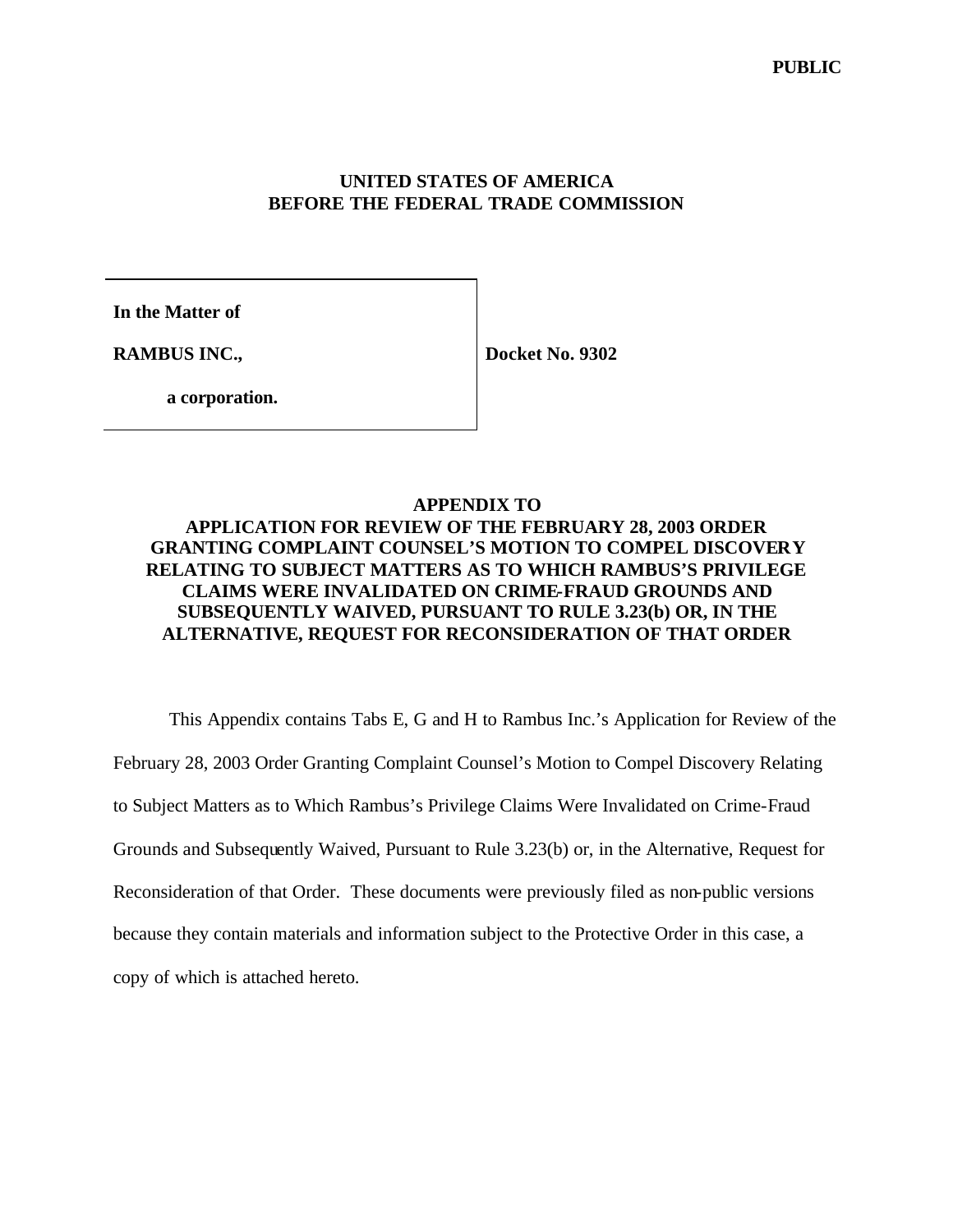Gregory P. Stone Steven M. Perry Sean P. Gates Peter A. Detre MUNGER, TOLLES & OLSON LLP 355 South Grand Avenue, 35th Floor Los Angeles, California 90071 (213) 683-9100

\_\_\_\_\_\_\_\_\_\_\_\_\_\_\_\_\_\_\_\_\_\_\_\_\_\_\_\_\_\_\_\_\_\_\_\_\_\_\_

A. Douglas Melamed IJay Palansky Kenneth A. Bamberger Jacqueline M. Haberer WILMER, CUTLER & PICKERING 2445 M Street, NW Washington, DC 20037-1402 (202) 663-6000

Sean C. Cunningham John M. Guaragna GRAY, CARY, WARE & FREIDENRICH LLP 401 "B" Street, Suite 2000 San Diego, California 92101 (619) 699-2700

Counsel for Respondent Rambus Inc.